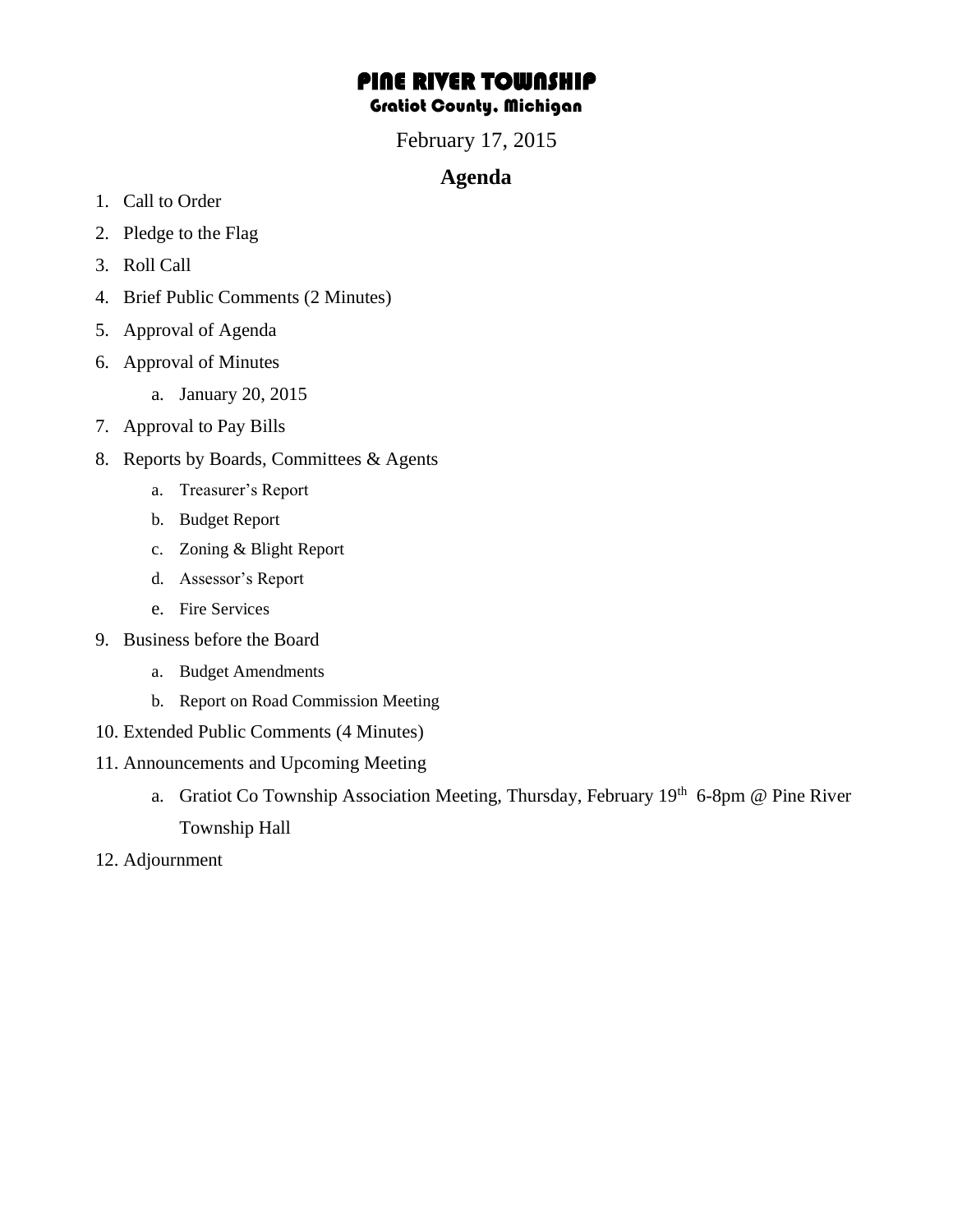## **MINUTES OF THE PINE RIVER TOWNSHIP BOARD MONTHLY MEETING FEBRUARY 17, 2015**

- 1. The regular monthly meeting of the Pine River Township Board was called to order at 7:00 pm by Supervisor Beeson at the Township Hall.
- 2. Pledge the flag: The board and the public said the pledge to the flag.
- 3. Roll Call: Baker: absent, Best: present, Moeggenborg: present, Beeson: present, Rademacher: present. (4) Board members present (1) absent Baker.
- 4. Brief Public comments (2 minutes): John Renneberg mentioned that the County Commissioners approved \$25,000 toward the purchase of Lidar technology to be used by the drain commission office.
- 5. Approve the Agenda: Motion by Best second by Moeggenborg: to approve the agenda as presented. All present board members approved. Motion carried 4-0.
- 6. Approve the Minutes:

Motion by Moeggenborg: second by Rademacher: to approve the Regular Meeting Minutes of January 20, 2015. All present board members approved. Motion carried 4-0.

- 7. Approval to Pay Bills: Motion made by Moeggenborg: second by Baker: to pay bills as presented in the amount of \$ 34,445.35. All present board members approved. Motion carried 4-0.
- 8. Reports by Boards, Committees & Agents
	- a. Treasurers Report Discussion; report placed on file.
	- b. Budget Report Discussion: report placed on file.
	- c. Zoning & Blight Officer Discussion: report placed on file
	- d. Assessor Report Discussion.
	- e. Fire Services Discussion.
- 9. Business before the Board
	- a. Budget Amendments
		- Adopt Resolution to make Budget Adjustments to the 2014-2015 Fiscal Budget. Moeggenborg made a motion: second by Best: to approve **Resolution 021715-1** to make the necessary Budget Adjustments to the 2014 – 2015 Fiscal Budget.. Roll Call Vote: Moeggenborg Aye; Baker Absent; Rademacher Aye; Beeson Aye; Best Aye;

4 – Ayes: 0 – Nays: 1 – Absent (Baker). Resolution Adopted.